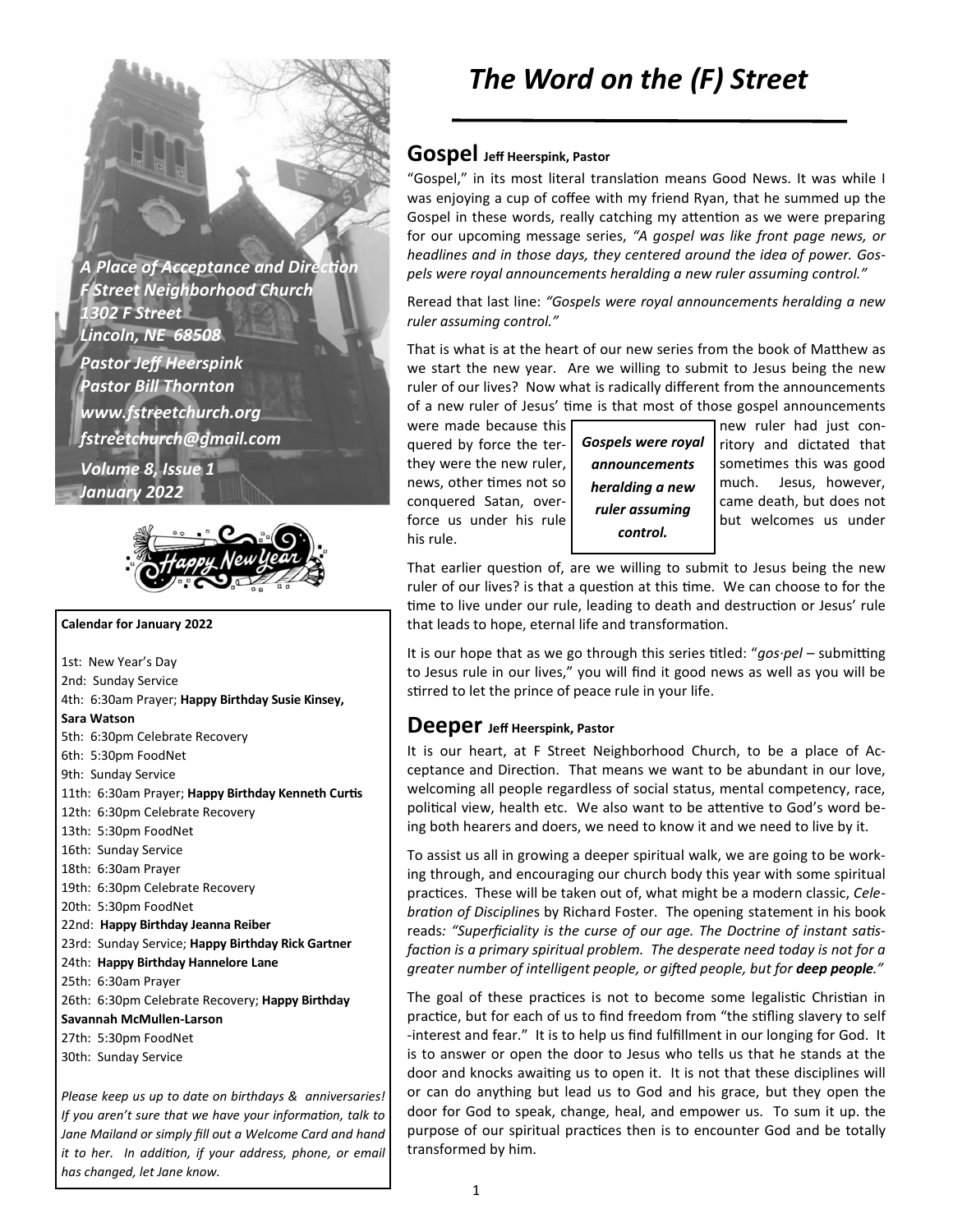In each month this year we will be focusing on one of the spiritual practices as a means of growing deeper and we will be sharing tips, testimonies, and tools with you to help you grow in each of the spiritual practices listed. We encourage you to take a step with us to grow **deeper** this year.

#### **Spiritual Practice #1, Meditation**

The simple explanation of meditation is "the ability to hear God's voice and to obey his word." The Bible speaks often about meditation using different variations of the word, yet they all result in: listening to God's word, reflecting on God's works, remembering God's provisions, relying on God's law, etc.. This is where there is a great distinction in the term meditation for the follower of Jesus, than what most think of meditation. In many religions and faith practices it is the emptying of self rather than the filling of self with God's word, deeds, and beauty.

As someone who struggles with the idea of workaholism it is not

an easy prac.ce (or not a loved *Hurry*, by John Mark Comer, I

 $discpline$ ). At its  $|$  core meditation requires a form | The goal of these practices | of slowing down  $(A \text{ great book} \mid \text{is}...$ to find fulfillment in  $\text{ that could be a}$ blessing to many **our longing for God. o**n this topic is, *The* Ruthless **end elimination** of **The goal of these practices** 

highly recommend it). In our lives of hurry, we can often feel the slowing down to meditate is not something that we have time for. Yet, if we believe in and hold to the words of Jesus he states, *"Come to me, all of you who are weary and carry heavy burdens, and I will give you rest. 29 Take my yoke upon you. Let me teach you, because I am humble and gentle at heart, and you will find rest for your souls. 30 For my yoke is easy to bear, and the burden I give you is light."* (Matthew 11:28-30)

We know that our rest comes from Jesus, but do we know that it will take effort? That is right, it takes effort for you and I to find rest. As Jesus modeled for us while he was on earth, he got up early in the morning when everyone else was looking for him and later while all the people were looking for him. Let me be honest, when I am weary I want to sleep, thinking I have earned the right. I can try to check out with mind—numbing TV shows, that certainly are not helping me reflect on God and his words.

Now sleep is important, and TV is not all bad (Specifically if Seattle sports are on), yet rest is found in and from our relationship with Jesus, and it will require us to work at it.

I can only imagine that some of you are like me, and the thought is if it requires work then why do it? Well, the result of practicing biblical meditation is that, like with all spiritual practices, it leads to liberation, and rest. And, as in each of the biblical examples, the focus is of a changed life, as a result of an encounter with a living God, should be sufficient enough for all of us to begin to practice biblical meditation.

#### **Putting it into practice:**

- Consider turning off your phone, music, TV (you can do it)
- Go somewhere quiet, peaceful (this varies on who you are and where you find peace)
- Open your Bible and read a verse or a section of Scripture (need a Bible or a reading plan?)
- Consider your posture (standing, sitting, kneeling, lying down)
- Go for a walk-in nature (Go to a park, or a garden)
- Journal all the things that you can be grateful for

I hope that you will put the practice of meditation in to effect and find life fulfilling rest as we grow deeper with Jesus.

### **From Pastor Bill Bill Thornton, Teaching Pastor**

Dear F Street Neighborhood Church Family,

Before leaving 2021 behind, Marcia and I would like to express our thanks for the kind expressions that have been received during the Christmas season. As the New Year 2022 begins I wanted you to be aware of the following opportunities for growth and care in our congregation:

## **Enrollment is Open for Winter Classes at Lincoln School of Ministry**

Our focus in the coming weeks will be on developing Ministry Skills in areas such as Biblical communication, pastoral care, and evangelism. If you would



like more information about how to be a part of these equipping classes, please talk with Pastor Bill. Our Winter session is scheduled to begin on Thursday, January  $6<sup>th</sup>$ , and we will gather around the tables in the meeting space outside the pastors' offices.

### **Interested in Baptism?**

Perhaps you have been present when a friend or family member has been baptized, and you have wondered about whether you should experience this, too. We believe that baptism is a significant event in one's life as a Christ follower, and as a church family we want to provide the spiritual encouragement and understanding that should accompany your decision to be baptized. If you are interested in learning more about this, please contact Pastor Bill or Pastor Jeff.

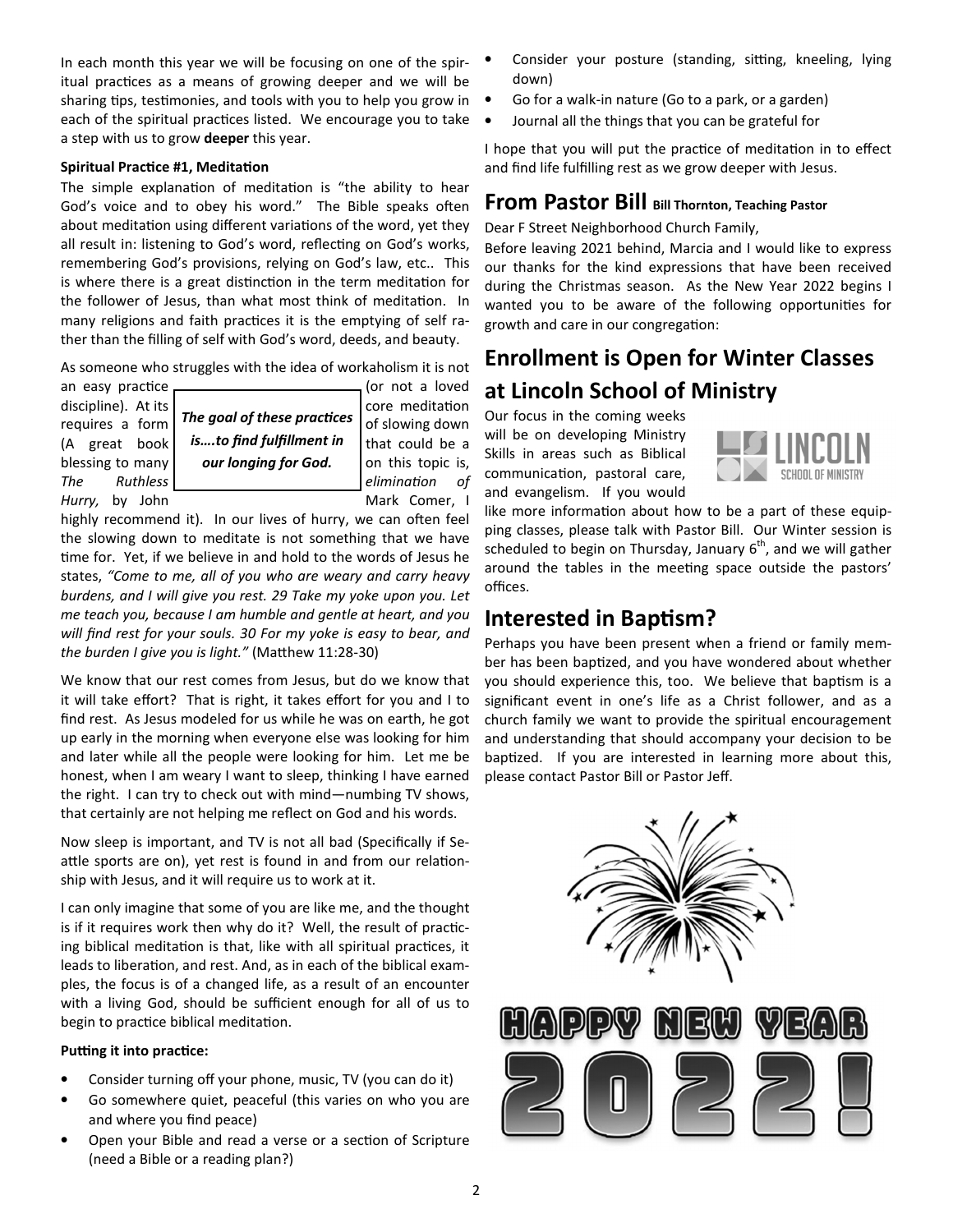## **Coming This Spring: 3M Classes: Membership, Maturity, & Ministry**

With a view toward developing fully devoted Christ followers at FSNC, last fall we offered a new series of classes called 3M which provide teaching on Membership, Maturity, and Ministry.

The Membership class helps folks become better acquainted with what it means to be a part of our F Street family. The Maturity class focuses on the habits that will foster spiritual growth in our lives. The Ministry class will explore how each of us is uniquely shaped to serve the Lord and His people.

Each class is offered in one session and will occur following the Sunday morning worship service. We plan to provide lunch, so you will want to sign up when opportunity is given in the coming weeks so we will know how many to plan for. Our upcoming class schedule is planned as follows:

Membership, March 13<sup>th</sup> Maturity, April 10<sup>th</sup> Ministry, May 15<sup>th</sup>

Please feel free to contact me with questions or to sign-up for these classes.



### **Youth Group Update Sage Peterson, Youth Director**

Hello F Street Church. We can't believe it's already the new year! The F Street Church Youth Group wrapped up an awesome first semester. Over the past few weeks, they celebrated Christmas with a party and some fun games. The high school students had an event in December at Round 1, with other youth groups from Hope and Living Life. Both events were definitely a success and a good time was had by all. This year, we have had a fun, competitive group which has made for a great time!

As everyone moves into the spring semester, we are looking forward to watching our group grow, and our students continue in their walk with Christ. We have some really cool things planned for the new year, and we can't wait to make them happen!

If you are interested in supporting, volunteering, or learning more about F Street Youth Group, contact Sage Peterson at sage.s.peterson@gmail.com



*NOTICE: Men's community group is*  off until January 17. **Women's group is off until** *January 21.* 

### **Community Groups**

**Group: Men's Bible Study**  Location: Green Room at Church Building Contact: Tad Stryker

Day/Time: Mondays, 7 pm

#### **Group: VA Small Group Study**

Location: Victory Apartments (445 Honor Drive) Contact: Ardeshir Mazhari, Keith Morrissey Day/Time: Wednesdays, 2 pm

#### **Group: Keith Morrissey's House**

Location: 1750 Prospect Street Contact: Keith Morrissey Day/Time: Thursdays, 7 pm

#### **Group: Women's Study: "The Holy Spirit"**

Location: Fireside Room at Church Building Contact: Beth Heerspink Day/Time: Fridays, 10 am

## **Regular Email Updates**

If you would like to, but are not getting regular updates about things at "F" Street Neighborhood Church, please send a request to be added to the email list at **fstreetchurch@gmail.com**

### **Prayer Requests**

If you have prayer requests, please send them to our office email at **fsncoffice@gmail.com**